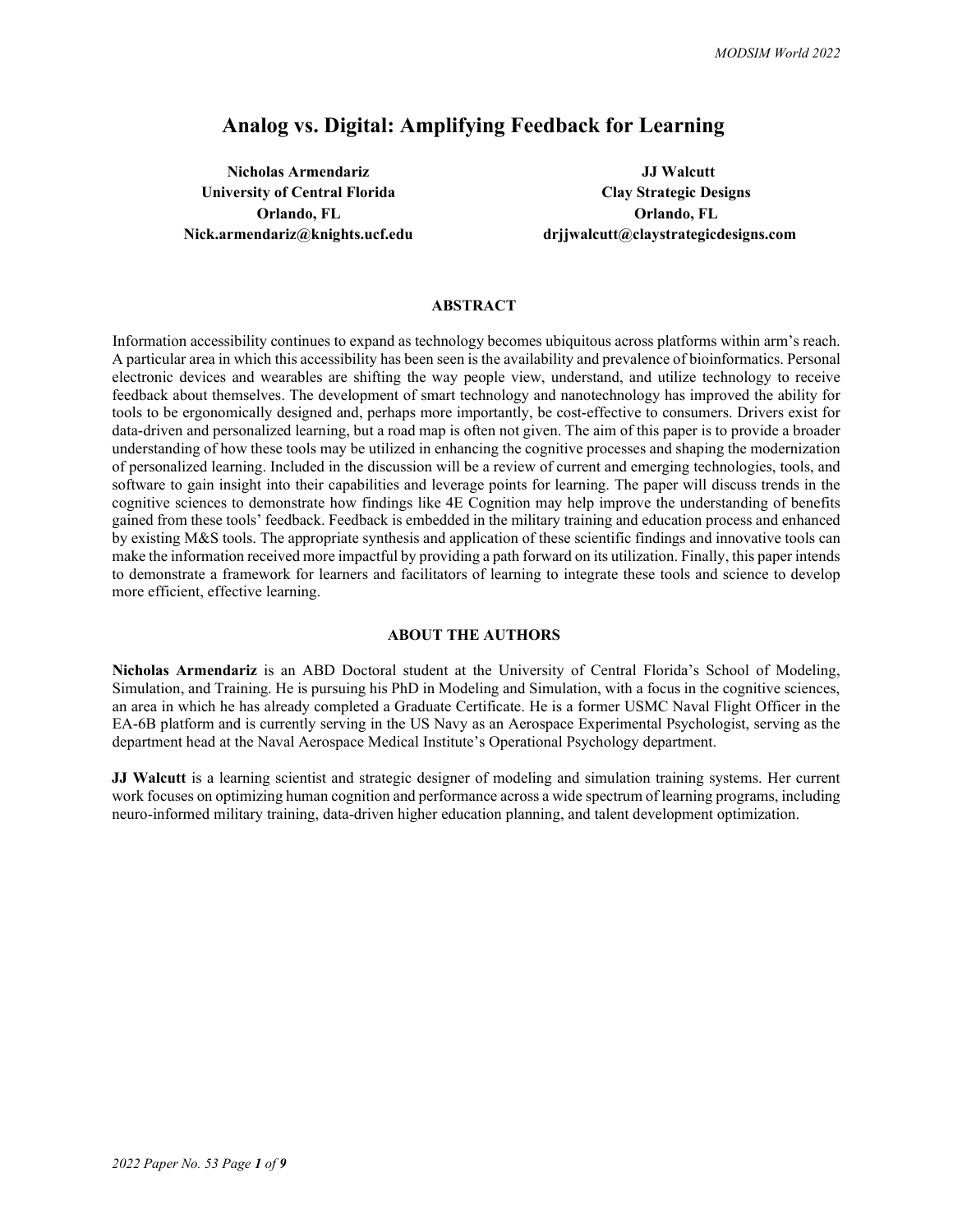# **Analog vs. Digital: Amplifying Feedback for Learning**

**Nicholas Armendariz JJ Walcutt University of Central Florida Clay Strategic Designs**

**Orlando, FL Orlando, FL Nick.armendariz@knights.ucf.edu drjjwalcutt@claystrategicdesigns.com**

# **INTRODUCTION**

With each passing year, the development of technology has continued to progress by leaps and bounds at a seemingly record-breaking pace. One highlight of this progression is increased ease of access to technology devices that provide physiological feedback to users. What began as very basic data in the early stages of wearable technology has integrated data into applications, websites, and personalized intelligence. Essentially, this development has resulted in the transition of laboratory-only wearables to omnipresent, inexpensive, commercially available products that are widely used across the public sector. The next phase of this progression is to make meaning from their information. Initially, there will be questions about the accuracy of such information and about how it is presented to the user. Is it delivered in a digestible message that they can understand and ultimately act on? Just as a concerto composed and played without error to the untrained ear is just a song, the raw, unfiltered, unprocessed information are just numbers on a page. Thus, this paper has in view to discuss the types of information made available with these technologies, understand what they aim to provide to the users, and more importantly, bring focus to how facilitators of training and education, as well as learners themselves, can make deliberate and useful meaning from the information that is being provided.

## **History of Biosensing**

A biosensor is a device that takes a biological response and turns it into a digital signal (data) (Mehrotra, 2016). The onset of biosensors can trace its roots back to the early 1960s with Leland Clark, the scientist who designed the first oxygen detector (Mohanty & Dougianos, 2006). Since then, significant advancements have occurred with more parts of the body being analyzed, and while technology with biosensing capabilities, often referred to as wearables, are not new, the fidelity of their data has varied over time. The most common wearable, the watch, demonstrates the progression of the data available to the user. At first, these were common, but the intelligent version of wearables has only become prevalent in recent years. To be utilized more often and easily, the objects needed to be, as they state, wearable, as well as convenient, compact, and readily incorporable with other devices. Early on, the terminology of "smart" meant that it did more than tell time in the case of watches. With the availability to connect via Bluetooth or other connection and ability to connect to the internet of things (IOT), these technologies increased their functionality, the parts of the body on which they could be worn, and the variability in the metrics returned (Xue, 2019). Growth of these devices has predominantly focused on two categories: wearability and connectivity (or ability to be a smart device).

Over the past decade, the accuracy and volume of data has substantially increased, and when combined with the heightened accessibility to multiple wearables, a data rich environment for the savvy user has been created. Accordingly, developers are becoming increasingly focused on finding a means to the raw data from the body and providing it to the user by creating a connection through an application or interface take for the user to understand the information provided (Hassib et al., 2016). For the purposes of this paper, the authors propose biosensing as any tool that provides physiological, emotional, medical, or mental data.

## **Data in Learning Settings**

To date, education has largely followed an industrial model that treats learners as widgets moving through a factory, receiving a series of add-ons as they progress through the metaphorical factory line. At the end, each widget is certified as able to perform the same tasks as all the other widgets. For the military, this has been a necessity, for large volumes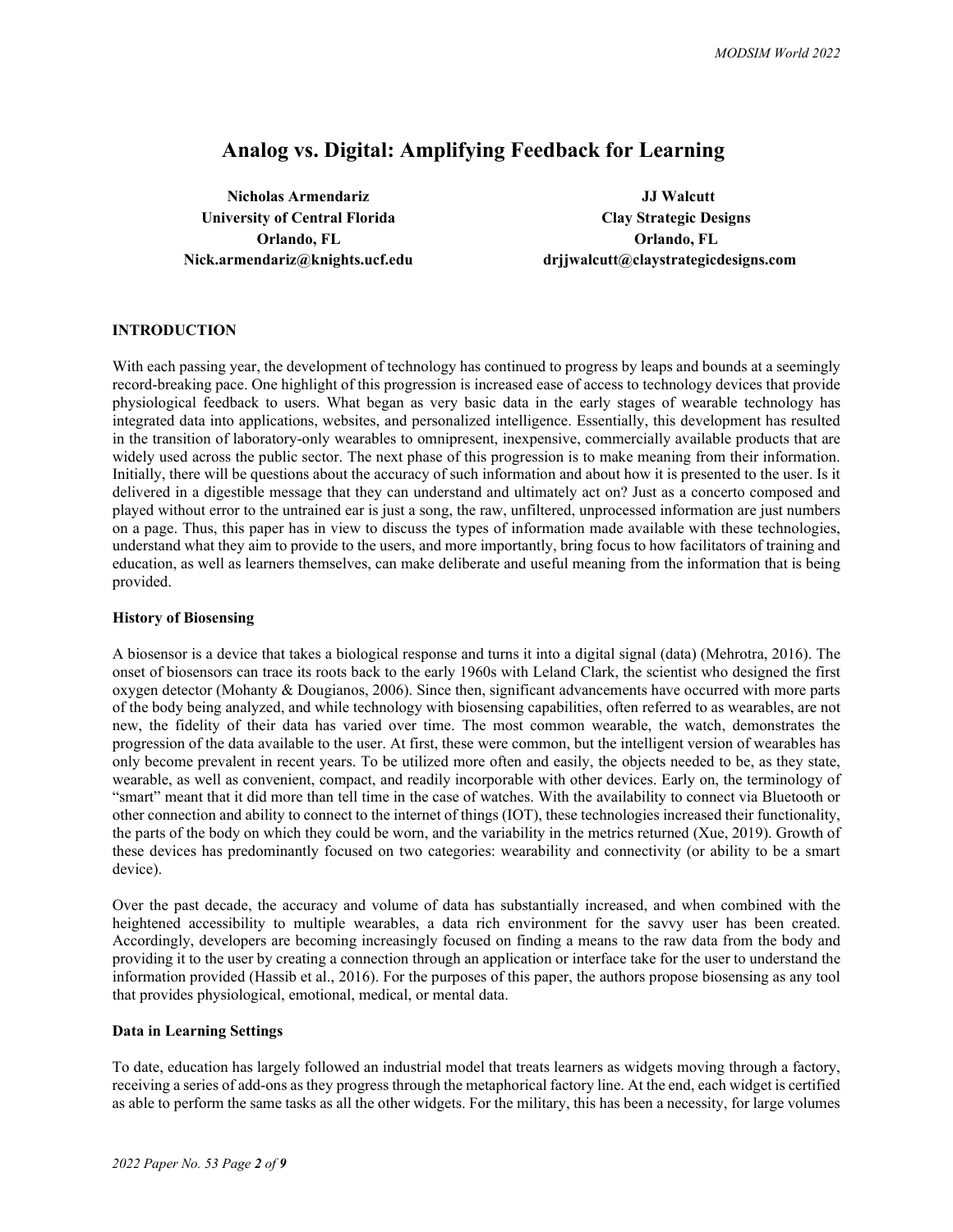of personnel were needed to fill all the positions for national defense. As can be seen in the three-year typical rotation cycle, the ability to fill any position with nearly any qualified human was crucial. But as the war of cognition evolves and becomes prominent, it will be the minds and decisions of our service members that need to be optimized and specialized.

This evolution has urged the research community to determine how to enhance cognitive capabilities, increase decision making agility, and create self-regulated learners. It is no longer enough to provide one-size fits-all curricula; there is too much to learn, and the sophistication of the material is increasing beyond levels that every person can comprehend. Rather, it is important to adjust teaching materials and pathways to the leaner's unique needs in order to clarify and optimize their specialized skills and raise all other capabilities at a rate faster than that in a generalized setting. To accomplish these goals, decisions for training must be data-driven, and the data needs to be of the highest quality, be provided in real-time, be analyzed just as quickly across multiple experiences, and be compared to multiple learners. More precisely, data-driven, personalized learning interventions based on neurological data are expected to improve learning outcomes by 44% (Chae, 2020).

Using data allows for a deeper understanding of the learner and what they need, which in turn leads to an increase in the precision of intervention application. The guesswork required by humans to interpret behavior as representative of emotions, cognitive readiness, and ability is removed. Personalization of the material, pathway, and timing of application allows all interventions to be purposeful and targeted. It reduces redundancy of material that is already mastered, substantially reducing negative training by adjusting instruction or experiences in real time. Wearables have been the necessary, albeit elusive, key to these types of training structures. The early prototypes included too much noise in the data to be useful, and the apparatus was too cumbersome for operational use. Now that these products are largely commercially available, inexpensive, and non-invasive, their ability to provide the needed data has accelerated. With this data, so many decisions can be made and modernized learning structures can be created, but more is still needed: we need a data highway to manage all this information; we need analysis capabilities that allow us to make sense of the information; and we need to know what to buy and how to best apply it to drive training. Thus, the primary research areas are beginning to look less at the development of neuro-assessment apparatus and more at what they can afford the learner, instructor/facilitator, and military training enterprise. Central areas of focus currently include the ability to control actions with the mind alone and the ability to provide trainees, or even in operations, technology elements that will offload data and analytical cognitive activities in favor of managing the human's cognitive load during learning or stress or on the battlefield (Walcutt et al., 2022).

# **FEEDBACK**

## **Biofeedback**

There are various basic types of biofeedback that supply information about the body's functioning. Some examples include electromyography (EMG), photoplethysmography (PPG), thermal or temperature, electrocardiograph (ECG), electrodermography (EDG), and electroencephalography (EEG). While there may be others, these are the most common methods of biofeedback used in the systems discussed in this paper. The most understood of these are EEG (which uses sensors on an individual's head to capture brain waves) and ECG (which measures heart rate and heart rate variance through sensors). Wearables have also taken advantage of items such as EDG (measures the activity of sweat glands) and photoplethysmography (uses light sensors to measure blood volume changes) by incorporating them into their devices to give the user additional data.

## **Bioinformatics**

Bioinformatics aligns itself with biology and computer science. More on the computational side – conducting analyses at the molecular level – it centers on the acquisition, storage, analysis, and dissemination of biological data in DNA and amino acid sequences (*Bioinformatics*, 2016). This type of biosensing and analyses will not be discussed in large part in this paper but is worth defining to disambiguate from the others.

## **Biohacking**

Biohacking is when humans use technology to enhance their performance, health, well-being, or even their interactions with technology. While early examples, like smart fasting or meditation, could be viewed as interventions aimed at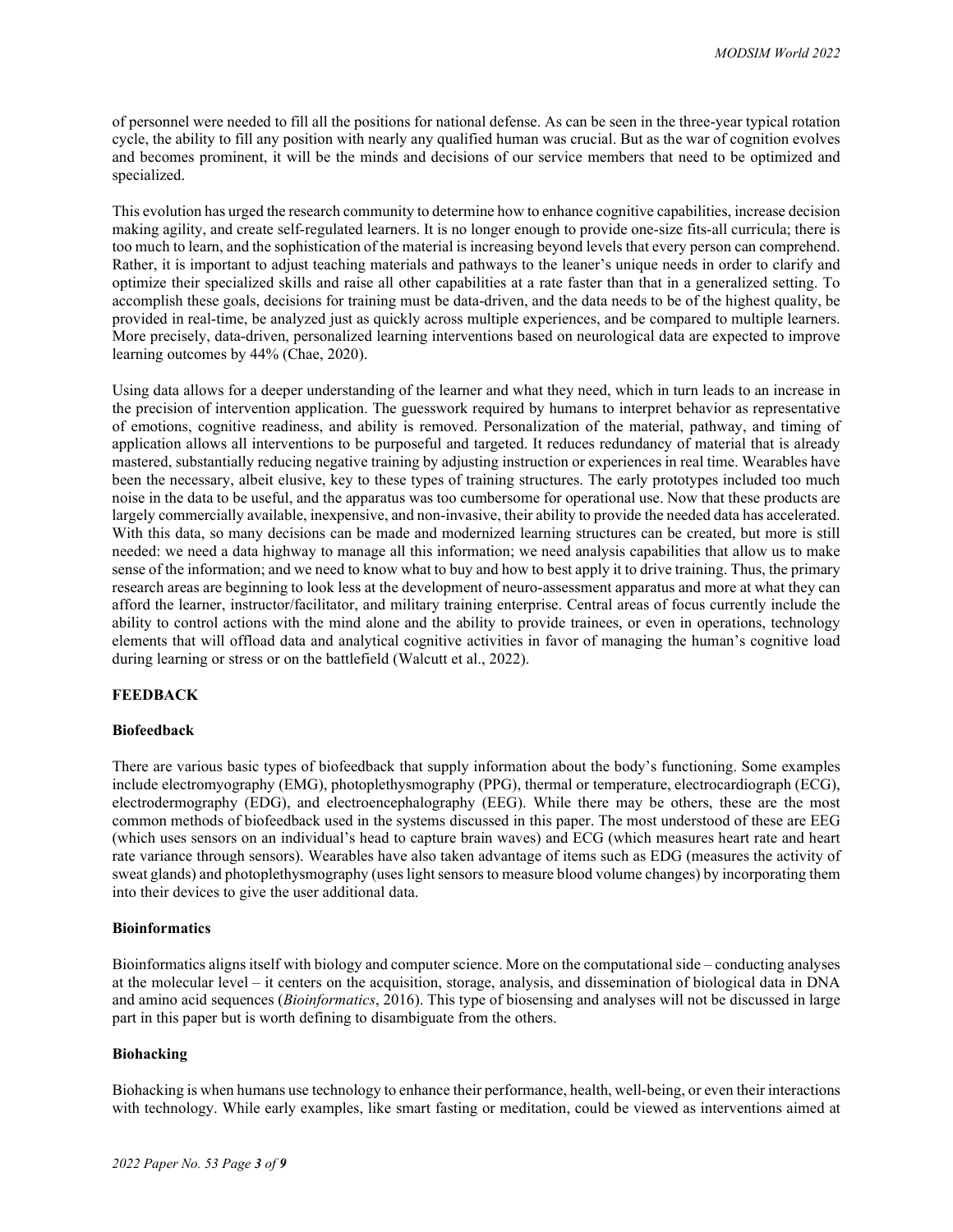improving body health and performance, recent research has shown that individuals are now turning to technological augmentation to improve themselves. Typically, these are embedded technologies in the form of electronic tattoos (biostamps), memory chips, magnetic implants, or even guidance systems (Gangadharbatla, 2020). The similarities between wearables and biohacking align with the real-time capture of personal data. But the differences grow from there, as biohacking often has more risk associated with its adoption and requires the user to be more knowledgeable about the technology in order to create the connections for use (Gangadharbatla, 2020).

## **Neurochemical Measurement**

While it is not new to focus on the neurobiological processes that are involved in learning, applying knowledge of how these basic elements in the body affect efficiency and effectiveness in real-world training contexts is just emerging. Dating back to the late 1990s, research that combines education and training practices with real-time neurophysiological measurements has been funded by the US military (Walcutt et al., 2020). In its infancy of application, the focus was almost entirely on how to accurately measure what was happening in the brain during learning experiences in simulated environments. These early prototypes were messy (they required gel to be applied to the scalp for the electrodes to read accurately), cumbersome (upwards of 180 electrodes were needed to capture data), and noisy (sensors gathered accidental data from the environment and subject movement that reduced accuracy). Based on these issues, work in this area of research largely ceased from prominence until recently (Walcutt et al., 2020), as newly developed apparatus addresses these issues and provides robust data that can deepen our understanding of the unique learning experiences of each trainee and possibly help personalize their experience for optimization.

To that end, ten neurochemicals are of particular interest to the learning community. These include excitatory chemicals (endorphins, glutamate, noradrenaline, adrenaline, and dopamine), regulatory (serotonin, oxytocin, and GABA), cognitive (acetylcholine), and stress (cortisol; see fig. 1). Combined, they have notable impacts on the emotional state of learners, their awareness of material and other elements, and arousal, which allows them to attend and digest the information being provided. More specifically, serotonin regulates mood and sleep cycles (Jenkins et al., 2016), norepinephrine supports attention (Beane & Marrocco, 2004), oxytocin allows students to feel relaxed during learning (Borden, 2020), and dopamine promotes confidence (Badri et al., 2018), while endorphins are the fuel for thinking and understanding material (Koestler, 1981). Finally, glutamate and cortisol are regulatory chemicals that manage boredom and anxiety (Seli et al., 2019). Once these are understood and measurable, it is easy to imagine an optimized formula that defines "learning readiness" and a set of target chemical levels to achieve across each quadrant. Accordingly, direct feedback to the learner, instructor, or simulation can drive decisions or interventions to help create an optimal internal chemistry environment, like a common goal to design a classroom, or an optimal external learning environment.

# **Neurochemicals**

Increasing or decreasing mood, energy, focus, and balance



**Fig. 1. Neurochemicals involved in learning.**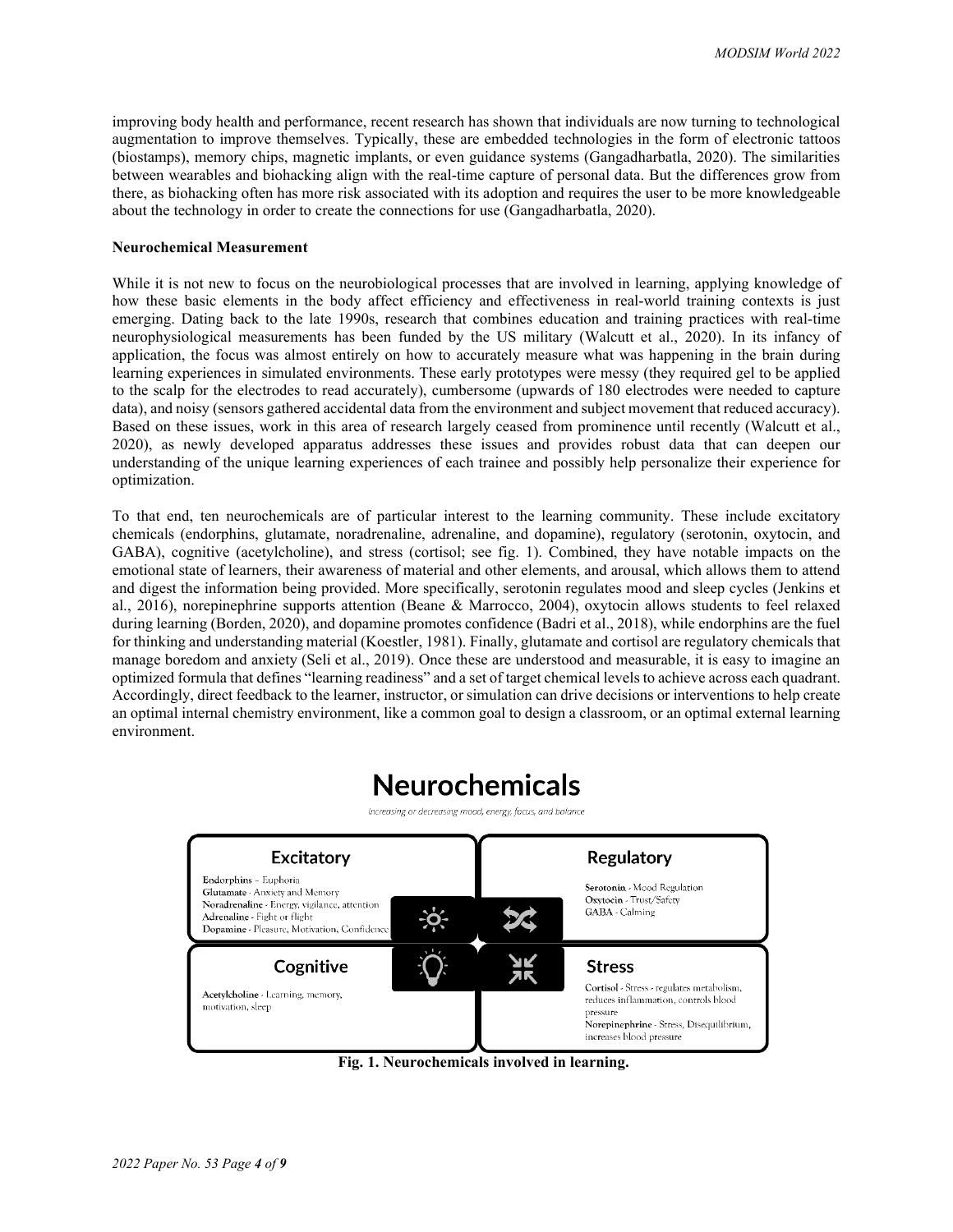# **4E COGNITION**

To connect the data provided by biosensors of varying types to the learning process, it is necessary to consider the research in cognition and theories that can best guide actionable interventions. Specifically, advances in the cognitive sciences have led to a framework, known as 4E cognition (4EC), that represents four areas of cognition as one: embedded, embodied, enactive, and extended. Ecological cognition should be viewed as an add-on to this model as well. 4E cognition is a means to holistically understand how the brain and body interact with the environment for learning and work to enhance the learning experience (Walcutt et al., 2022). Collectively, these areas of cognition function as an ecosystem impacting one another in the cognitive process (Newen et al., 2018).

Embodied cognition involves knowledge of the body's involvement with and understanding of the environment around it, specifically with how the distribution of information is concerned (Wilson & Foglia, 2011). This distribution of information is across the brain, body, and environment and is supported by the interaction of the three to receive, infer, and digest information. Embedded cognition refers to information that is either received from and affected by the changes in the environment or made more tangible by environmental cues, which affect human understanding (Dawson, 2014). Enactive is driven by the combination of activity and cognition, merging the internal processing with the interaction of the environment surrounding a person (Gallagher & Lindgren, 2015). One can liken this to a baseball outfielder who has to track the ball off the bat and move their body in time and space, all while making the calculations to arrive at the ball before catching it in the glove. Lastly, extended cognition extends the mind out into the environment (Aizawa, 2014). This is the most understood portion of 4EC, as the cognitive processes are offloaded onto environmental supports like a piece of paper or whiteboard, connecting one's ideas in palpable ways (Clark & Chalmers, 1998).

## **Holistic Change to Person**

Keeping 4EC in mind, one can begin to make the connections with wearables, cognition, and then to learning. The more enriched the data available to learners, the more it can, first, help them understand themselves better and, second, understand perhaps when they are best prepared to learn and further utilize the information to convert it into holistic improvements for themselves.

Take, for instance, the example of jewelry wearables like the Oura ring, which combines the use of PPG, EDG, temperature, and an accelerometer to track various user activities and provide a metric for understanding quality of sleep, activity, and overall readiness. It does this by producing a quantitative sleep score comprising several factors: various levels of sleep, including REM sleep and deep sleep patterns; activity from comparisons of physical activity patterns; readiness, which incorporates resting heart rate, heart rate variability, temperature, prior sleep, and activity (Carper et al., 2020). These are presented via the interconnectedness of an application viewed on a personal electronic device. The question, in addition to opportunity, is whether the user can understand the information given to them.

Items such as the Fitbit and Apple Watch have been around for quite some time, giving users tracking of their physical activity and, with recent updates, even their sleep patterns. But what does it mean to consider an overall readiness score? The DoD measures readiness from a unit's ability to fight and meet the demands of their assigned mission (DoD, 2017), but its domain is at the higher level. Wearables like the Oura ring then have the potential to have discussions at the individual level and, if consolidated, a combined level. The individual may now consider the holistic effects of physiological factors like sleep, physical activity, and rest periods to determine their potential for performance. This awareness can habituate users to their normal patterns in life and alert them to changes, as well when those changes may be harmful or indicative of something else. The US National Basketball Association (NBA) even saw these used in the early onset of COVID-19 in 2020 as a potential early predictor of contraction of the virus by alerting users to changes in sleep patterns or body temperature change (Pickman, 2020). Evidently, the opportunity exists for users to understand far more about themselves as a system than ever before.

## **What it Means for Learning**

Human performance is not restricted to physical performance, and if the information is properly gathered, analyzed, and implemented toward change, it can see an increasing influence on learning. Given the NBA's and other sports teams' uses of devices that inform users of the impacts their life patterns have on future performance, consider how this would affect learning.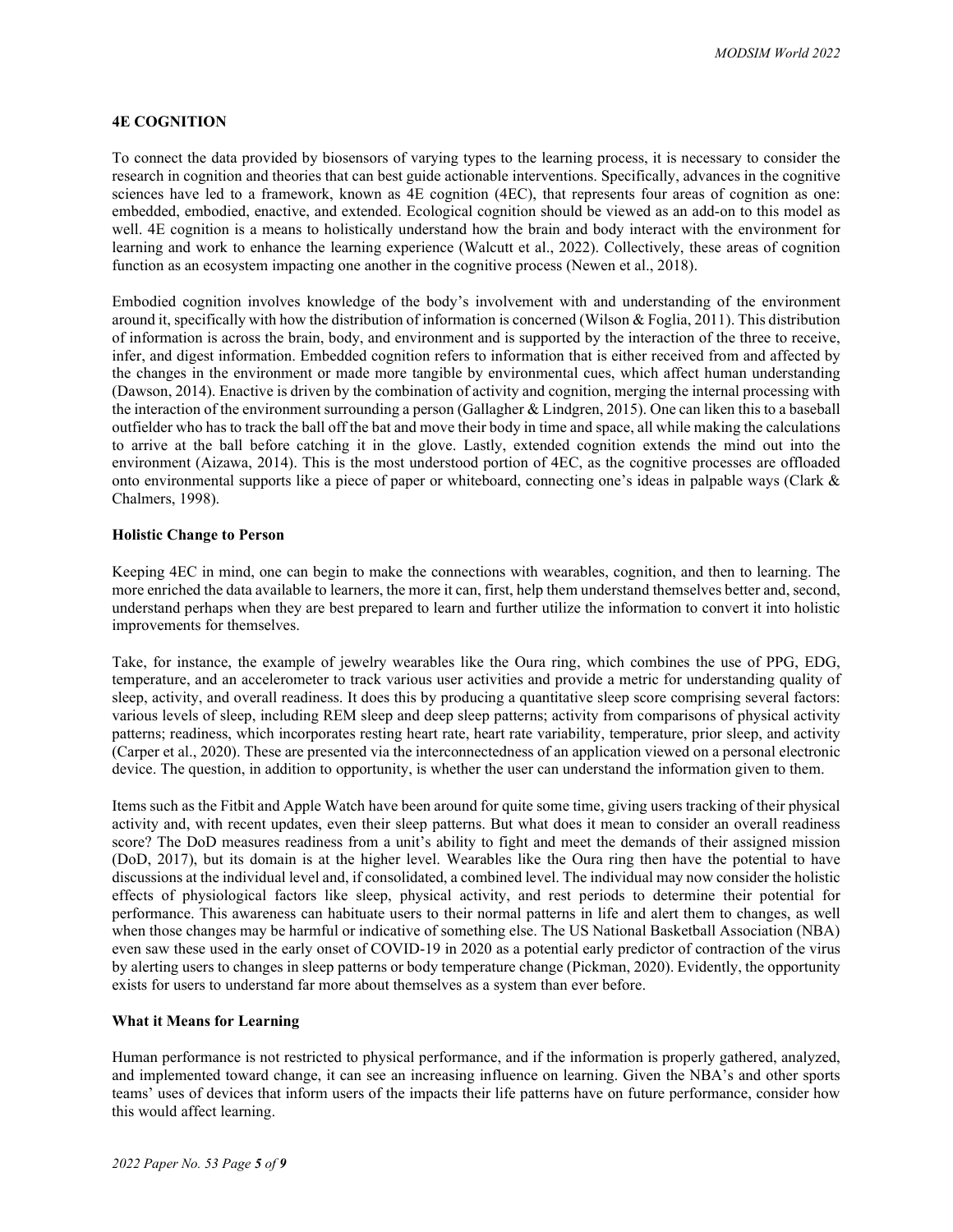It is not uncommon for a student to claim that they just had a bad test day, or that they "weren't up for the task" on that given day. If they had a device to notify them of their patterns, perhaps they would have known that they would not be ready to perform that day. If learners, like athletes, were able to determine when to perform based on readiness scores, could the indices of their learning improve? Would they be able to identify patterns in or trends for various types of performance that can help educate them on subtle changes to improve their performance?

Another example of technology that may improve the understanding of these cognitive patterns is the EEG. Traditionally speaking, these have been bulky items that were not conducive to tracking users during movement or outside of a laboratory setting. However, recent improvements have allowed for sensor improvement and even creation of a lighter headset. The EEG is growing in research for its direct measurement capabilities and, with these advancements, uses of as few as 8 nodes (Walcutt et al., 2020). These measurements can be meaningful to demonstrate brain activity and items such as alertness, frustration, attention, and cognitive load (Vogel-Walcutt, 2019). Systems that provide these measurements, like the QNeuro headset, can apply these patterns to optimizing users' learning efficiency and knowledge retention by staying in the heightened state of alertness or optimal position for the cognitive load.

## **NEUROSCIENCE**

Understanding the science behind the data is key. We have described the basics of the neurochemicals and their impact on the body during learning, but it is the organization of these and management of their levels that will have a significant impact on learning readiness, engagement, and ultimately the ability to apply what is learned in context. Thus, the goal is to create a safe-feeling learning environment that will allow the mind to be focused entirely on the material at hand rather than loaded with concerns about other facts, such as the rank of other trainees, complexity of the material, or fear of failure. Ensuring that oxytocin, serotonin, and GABA are high is important, while managing cortisol release is mandatory (Walcutt et al., 2022).). Being alert and engaged requires endorphins, adrenaline, and dopamine, but the levels of these chemicals need to be optimized rather than aiming for as high as they can be produced (Kruger & Dunning, 1999). Too much of the excitatory chemicals and one is easily distracted, while too little of them results in poor performance. Acetylcholine can help with the processing of information, helping align it with previously learned material that now resides in long-term memory (Beane & Marrocco, 2004).

The information needed then is a general wave of data that clarifies where, relative to self, these chemical levels lie in comparison to where the optimal levels should be for the best learning readiness. To accomplish this, wearable devices would need to output in standard form readings of each of these chemicals' levels, combine them meaningfully using advanced analysis techniques, and then provide that information to the learner, instructor/facilitator, and/or synthetic platform to help drive various interventions that will affect these chemicals and keep the learner in a constant state of heightened flow (Walcutt et al., 2020). Even basic interventions – such as taking a walk when arousal declines, listening to music when cortisol rises, or ensuring a proper breakfast that supports serotonin levels – can have a positive effect (Chae, 2020). More targeted interventions are expected to have a substantive increase in utility and impact.

# **SYNTHESIS AND APPLICATION OF FEEDBACK**

## **Design of Learning**

Designing learning interventions based on neuro-data can be relatively simple to highly complex. At the lowest level of intervention, a dashboard providing a diagnostic review of the learner prior to learning can inform the individual or instructor about their readiness to learn and possible manually applied interventions, such as walking, focusing on specific types of knowledge, like declarative or integrated, or choosing a specific subject to learn. At the highest level, a highway of data, also known as a total learning architecture (Smith, Gallagher, Schatz, Vogel-Walcutt, 2018), can be created to ingest the neuro-data into a data lake of other information and use artificial intelligence analyses to determine the optimal interventions, focus areas, speed of instruction, and pathway for learning, which can be combined into an algorithm that drives optimized outputs for the learner and uses their created experiences to generate more data that continually improves the personalized model. Both levels, and many in between, are currently in development for deployment in the operational training areas. The precision of intervention is expected to correlate with the impact, but how much is necessary to achieve the optimized balance of data and personalized instruction has not yet been determined. For military specifically, the important lesson in this design phase is that the collection of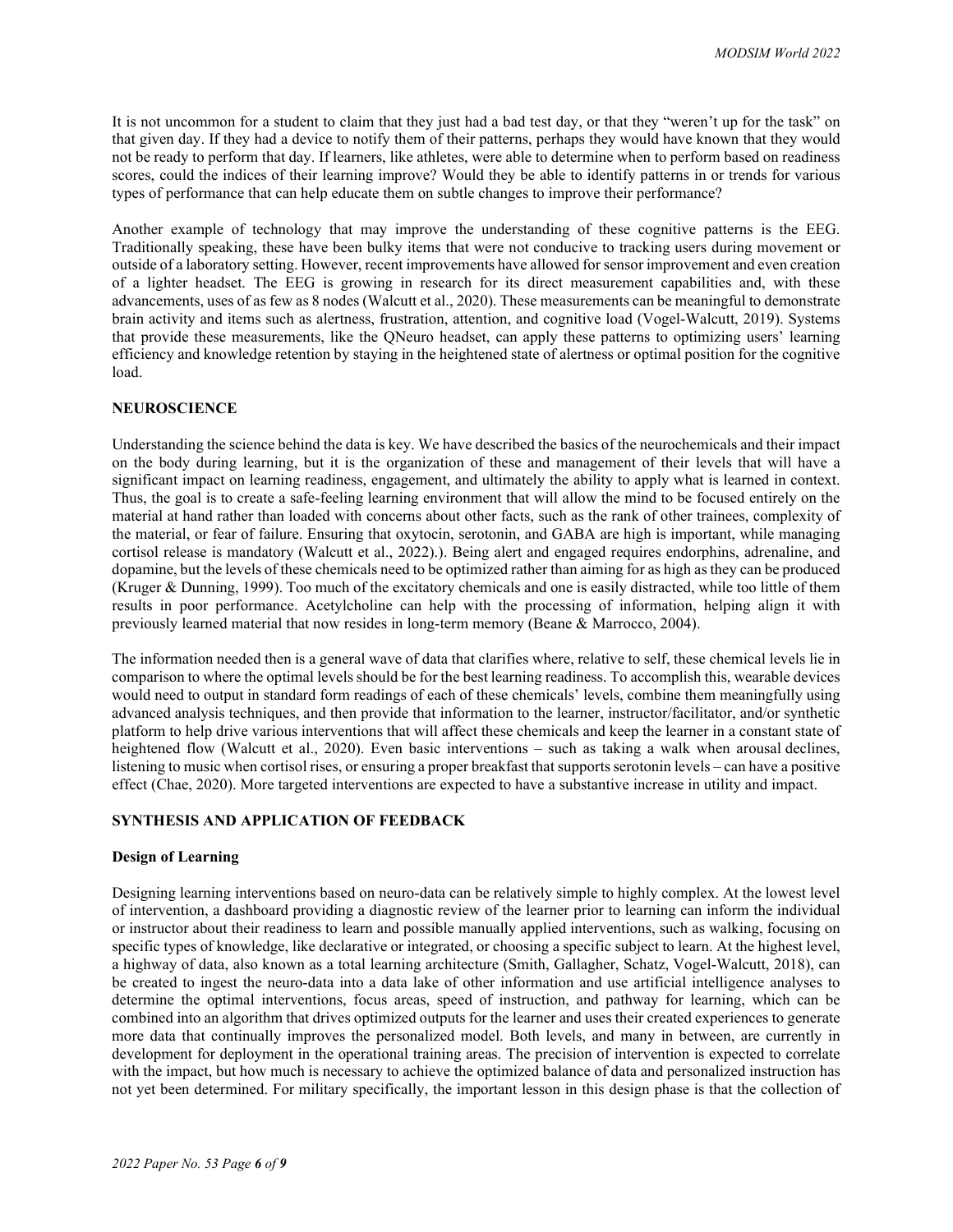data is necessary. However, this reality is likely the most difficult to overcome, as it will require a shift in thinking about personal ownership over internal experiences that, to date, have not been readable by outside entities.

## **Actionable Information**

One of the most important aspects of these technologies is to make the information actionable. This is where devices have failed in the past – by creating uninterpretable data dumps with which users are unable to do anything. Much like the NBA players with the Oura ring, learners would need to understand the "so what" of the data that is presented to them. In the context of the DoD, it would require individuals and supervisors alike to be able to read the data and interpret how they affect the current mission or daily task to be completed.

The data cannot be overly simplified, either. A criticism of producing seemingly arbitrary scores, like readiness from the Oura ring, is their ambiguity, and without an understanding of what the data mean, the user is left to treat them as just that: arbitrary scores. However, it can help when the user knows that the readiness score incorporates body temperature, heart patterns, and sleep, and tools can further assist the learner by providing guidance on what those mean. Oura has done this in recent updates, indicating that scores below 60, for instance, mean to "take action to rest and recharge" (Carper et al., 2020).

## **Information Accessibility**

The unfortunate side of application is trying to determine who has rights and privileges to the information that is gathered. Though these wearables provide information helpful to the user, how then can their organization, whether in a classroom or on a battlefield, be able to utilize the information without gathering the rest of it? The other question being if the instrument were able to provide additional information, would it be utilized?

Take, for example, the roll out of Garmin watches that were provided to the US Navy's F/A-18 and E/A-18 Growler aircrew. They were provided these watches to alert crews to the cockpit physiological episodes in the aircraft. The watch (Garmin 3 series) has the capability to track heart rate, physical metrics, sleep patterns, and even altitude, but the focus was on the physiological episodes. Could patterns have been tracked, or information gathered on aircrew's restfulness, by requiring them to log their data to the Operations Duty Officer (ODO) before going flying? Likely, but then who would have control of the data? While it is a requirement for aircrews to have a minimum of eight hours uninterrupted rest prior to a flight event (Chief of Naval Operations, 2021), it is not enforced, despite the information being readily available.

Like this thought, would the current DoD training and education framework be amenable to shifting learning battle rhythms and timelines for students who may not be ready in alignment with training and readiness milestones for their particular career path?

## **Make Meaning of Information**

Moving forward, this will challenge learners, facilitators, and policy makers to define utility, discuss privacy, and intentionally plan for implementation of the information that can be provided by these wearables.

At the individual level, they must take inventory of where their individual gaps may lie and, if offered the opportunity to utilize one or more of these tools, take into consideration where it may have improvements. If they are not provided by an organization, then the return on investment should be considered for purchase on one's own.

Additionally, the unit or organization must determine the worth of the information. As human performance optimization in the past has focused on physical readiness considering physical exercise and activity, diet, and mental readiness, it must consider in the future the ability to track the data, understand what their compilation means, and how to use the information. The organization must then also be ready and willing to adapt training plans or, when able, adjust mission to take advantage of the optimal state of readiness as collective of the unit's individuals.

Finally, policymakers need to question whether the right to data privacy outweighs the opportunity for optimization or even the ability to increase safety within a unit. Consider the example of the Garmin series watches given to an aircrew. Was a unit able to determine if there was chronic fatigue among its aircrew, and did it then have the ability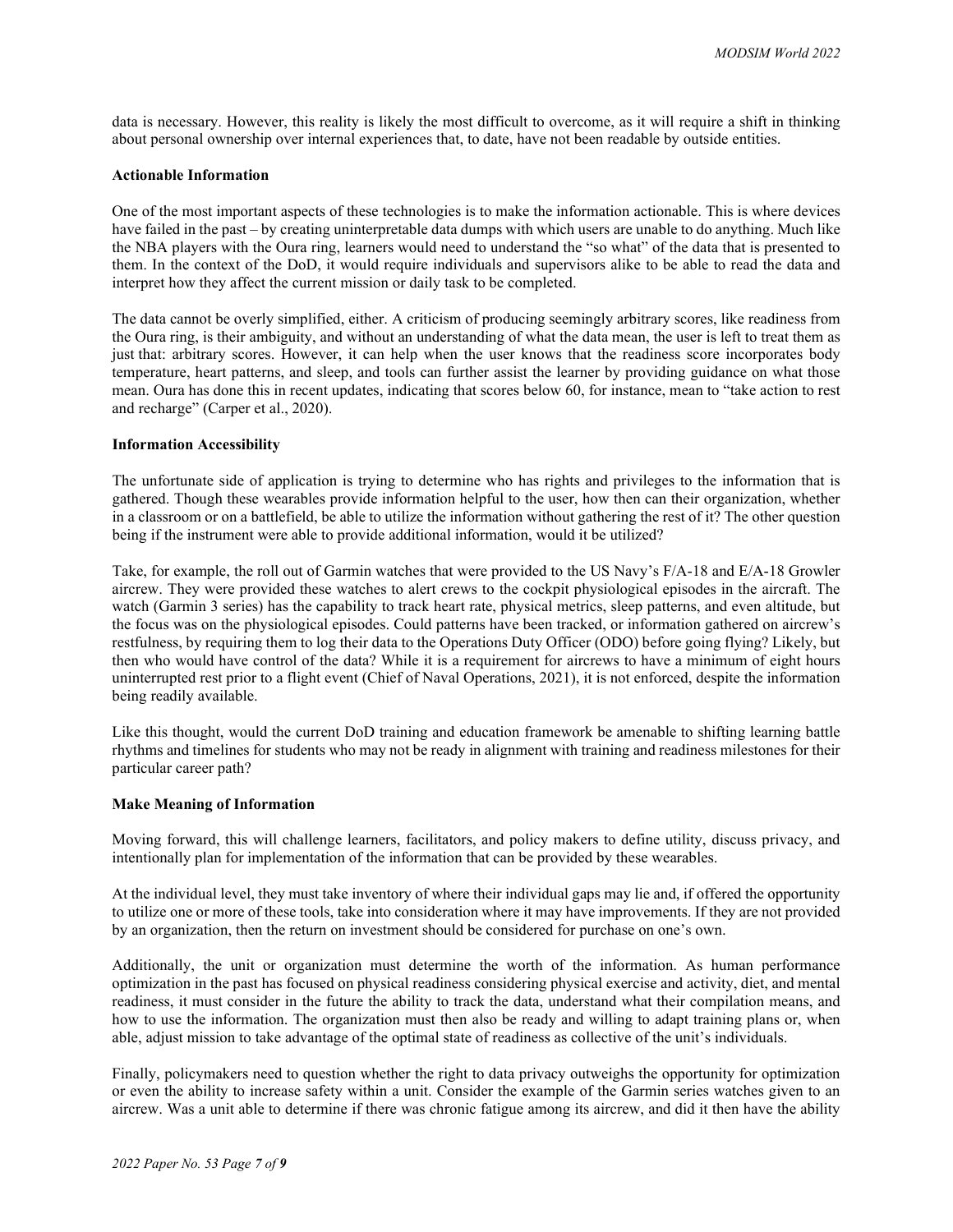to prevent the next mishap due to poor decision making, which likely was a side effect of fatigue? Is the ROI then worth the cost of a wearable and understanding its data?

#### **SUMMARY**

Technology comes at a rapid pace, often at an increasing price, and with promises of affordances to the user. The key, however, is blending the emergent findings of cognitive science, research of modeling and simulation, and experience of training and education to make the most of it. Deliberately planning for the integration of the research into practice is the first step to this increase in return on investment. The next step is understanding what these technologies can present in feedback, potentially leading to the bigger leap toward improving human performance. Leadership should reflect on their organization's receptiveness to these changes and adaptability to implement them. When they do, this feedback becomes immediately actionable and can result in growth in learning.

## **REFERENCES**

- Aizawa, K. (2014). Extended cognition. In L. Shapiro (Ed.), *The Routledge handbook of embodied cognition* (pp. 59- 67). Abingdon: Routledge.
- Badri, M., Al Nuaimi, A., Guang, Y., Al Sheryani, Y., & Al Rashedi, A. (2018). The Effects of Home and School on Children's Happiness: A Structural Equation Model. *International Journal of Child Care and Education Policy*, 12(1), 1-16.
- Beane, M., & Marrocco, R. T. (2004). Norepinephrine and Acetylcholine Mediation of the Components of Reflexive Attention: Implications for Attention Deficit Disorders. Progress in Neurobiology, 74(3), 167-181. Borden, J. D. (2020). The Science and Technology of Educational Interconnectedness. In *International Perspectives on the Role of Technology in Humanizing Higher Education (Innovations in Higher Education Teaching and Learning* (Vol. 33, pp. 69-85). Emerald Publishing Limited.
- *Bioinformatics*. (2016, May 7). Genome.gov. https://www.genome.gov/25019999/understanding-bioinformatics-andsequencing
- Carper, B., Palombi, L., McGowan, D., Romeo, L., Miller, S., Spigelman, K., Doryab, A. (2020). Modeling Biological Rhythms to Predict Mental and Physical Readiness. *2020 Systems and Information Engineering Design Symposium (SIEDS)* (pp. 1-6). IEEE.
- Chae, Y. (2020). Adaptive Neuro-learning: A New Education Strategy using EEG-based Passive Brain-Computer Interfaces (Doctoral dissertation).
- Chief of Naval Operations (2021) NATOPS General Flight and Operating Instructions Manual. *CNAF M-3710.7*. Department of the Navy, Office of the Chief of Naval Operations. January 15, 2021.
- Clark, A., & Chalmers, D. (1998). The extended mind. *Analysis*, *58*(1), 7-19.
- Dawson, M. (2014). Embedded and situated cognition. In L. Shapiro (Ed.), *The Routledge handbook of embodied cognition* (pp. 59-67). Routledge.
- DoD (2017). *Doctrine for the Armed Forces of the United States.* Joint Publication 1. July 12, 2017.
- Gallagher, S., & Lindgren, R. (2015). Enactive metaphors: Learning through full-body engagement. *Educational Psychology Review,* 27(3), 391-404.
- Gangadharbatla, H. (2020). Biohacking: An exploratory study to understand the factors influencing the adoption of embedded technologies within the human body. *Heliyon*, 6.
- Gower, A., McMorris, B. J., & Eisenberg, M. E. (2015). School-level Contextual Predictors of Bullying and Harassment Experiences Among Adolescents". *Social Science & Medicine*, 147, 47-53.
- Hassib, M., Khamis, M., Schneegass, S., Shirazi, A. S., & Alt, F. (2016). Investigating User Needs for Bio-sensing and Affective Wearables. *CHI EA '16: 34th Annual ACM Conference Extended Abstracts on Human Factors in Computing Systems*, (pp. 1415-1422). San Jose, CA.
- Jenkins, T. A., Nguyen, J. C., Polglaze, K. E., & Bertrand, P. P. (2016). Influence of Tryptophan and Serotonin on Mood and Cognition with a Possible Role of the Gut-Brain Axis. *Nutrients*, 8(1).

Koestler, A. (1981). The Three Domains of Creativity. pp. 1-17.

- Kruger, J., & Dunning, D. (1999). Unskilled and unaware of it: how difficulties in recognizing one's own incompetence lead to inflated self-assessments. Journal of personality and social psychology, 77(6), 1121.
- Mehrotra, P. (2016). Biosensors and their applications a review. *Journal of Oral Biology and Craniofacial Research*, 6(2), 153-159.
- Mohanty, S. P., & Dougianos, E. (2006). Biosensors: A tutorial review*. IEEE Potentials*, 25(2), 35-40. Newen, A., DeBruin, L., & Gallagher, S. (Eds.). (2018). *The Oxford handbook of 4E Cognition*. Oxford University Press.